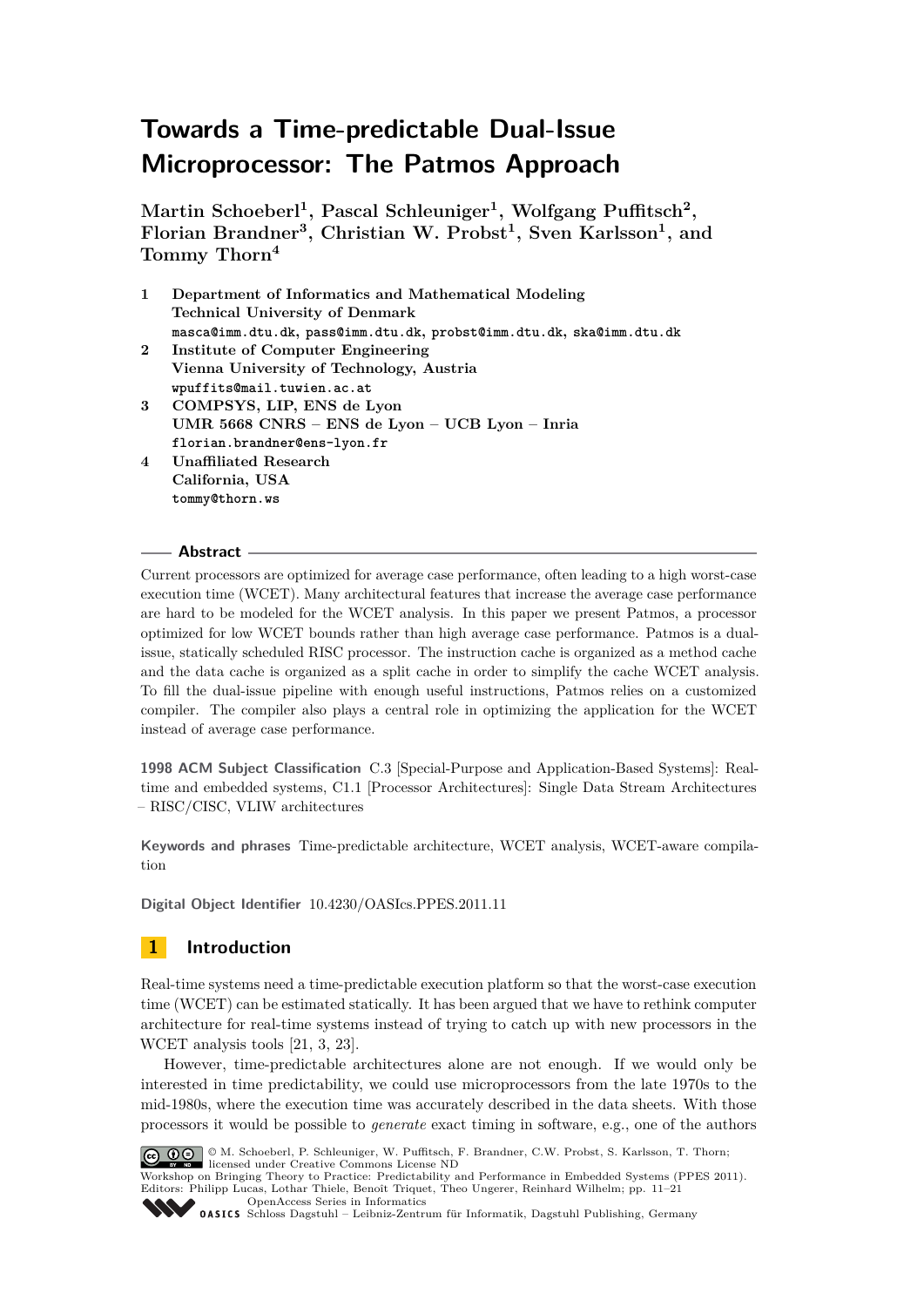has programmed a wall clock on the Zilog Z80 in assembler by counting instruction clock cycles and inserting delay loops and nops at the correct locations.

Processors for future embedded systems need to be time-predictable *and* provide a reasonable worst-case performance. Therefore, we present a Very Long Instruction Word (VLIW) pipeline with specially designed caches to provide good single thread performance. We intend to build a chip-multiprocessor using this VLIW pipeline to investigate its benefits for multi-threaded applications.

We present the time-predictable processor Patmos as one approach to attack the complexity issue of WCET analysis. Patmos is a statically scheduled, dual-issue RISC processor that is optimized for real-time systems. Instruction delays are well defined and visible through the instruction set architecture (ISA). This design simplifies the WCET analysis tool and helps to reduce the overestimation caused by imprecise information. Memory hierarchies having multiple levels of caches typically pose a major challenge for the WCET analysis. We attack this issue by introducing caches that are specifically designed to support WCET analysis. For instructions we adopt the method cache, as proposed in [\[18\]](#page-10-3), which operates on whole functions/methods and thus simplifies the modeling for WCET analysis. Furthermore, we propose a split cache architecture for data [\[20\]](#page-10-4), offering dedicated caches for the stack area, for constants and static data, as well as for heap allocated objects. A compiler-managed scratchpad memory provides additional flexibility. Specializing the cache structure to the usage patterns of its data allows predictable and effective caching of that data, while at the same time facilitating WCET analysis.

Aside from the hardware implementation of Patmos, we also present a sketch of the software tools envisioned for the development of future real-time applications. Patmos is designed to facilitate WCET analysis, its internal operation is thus well-defined in terms of timing behavior and explicitly made visible on the instruction set level. Hard to predict features are avoided and replaced by more predictable alternatives, some of which rely on the (low-level) programmer or compiler to achieve optimal results, i.e., low actual WCET and good WCET bounds. We plan to provide a *WCET-aware* software development environment tightly integrating traditional WCET tools and compilers. The heart of this environment is a *WCET-aware* compiler that is able to preserve annotations for WCET analysis, actively optimize the WCET, and exploit the specialized architectural features of Patmos.

The processor and its software environment is intended as a platform to explore various time-predictable design trade-offs and their interaction with WCET analysis techniques as well as WCET-aware compilation. We propose the co-design of time-predictable processor features with the WCET analysis tool, similar to the work by Huber et al. [\[9\]](#page-9-1) on caching of heap allocated objects in a Java processor. Only features where we can provide a static program analysis shall be added to the processor. This includes, but is not limited to, time-predictable caching mechanisms, chip-multiprocessing (CMP), as well as novel pipeline organizations. Patmos is open-source under a BSD-like license.

The presented processor is named after the Greek island Patmos, where the first sketches of the architecture have been drawn; not in sand, but in a (paper) notebook. If you use the open-source design of Patmos for further research, we would suggest that you visit and enjoy the island Patmos. Consider writing a postcard from there to the authors of this paper.

The paper is organized as follows: In the following section related work on time-predictable processor architectures and WCET driven compilation is presented. The architecture of Patmos is described in Section [3,](#page-3-0) followed by the proposal of the software development tools in Section [4.](#page-6-0) The experience with initial prototypes of the processor and a compiler backend is reported in Section [5](#page-7-0) and the paper is concluded in Section [6.](#page-8-0)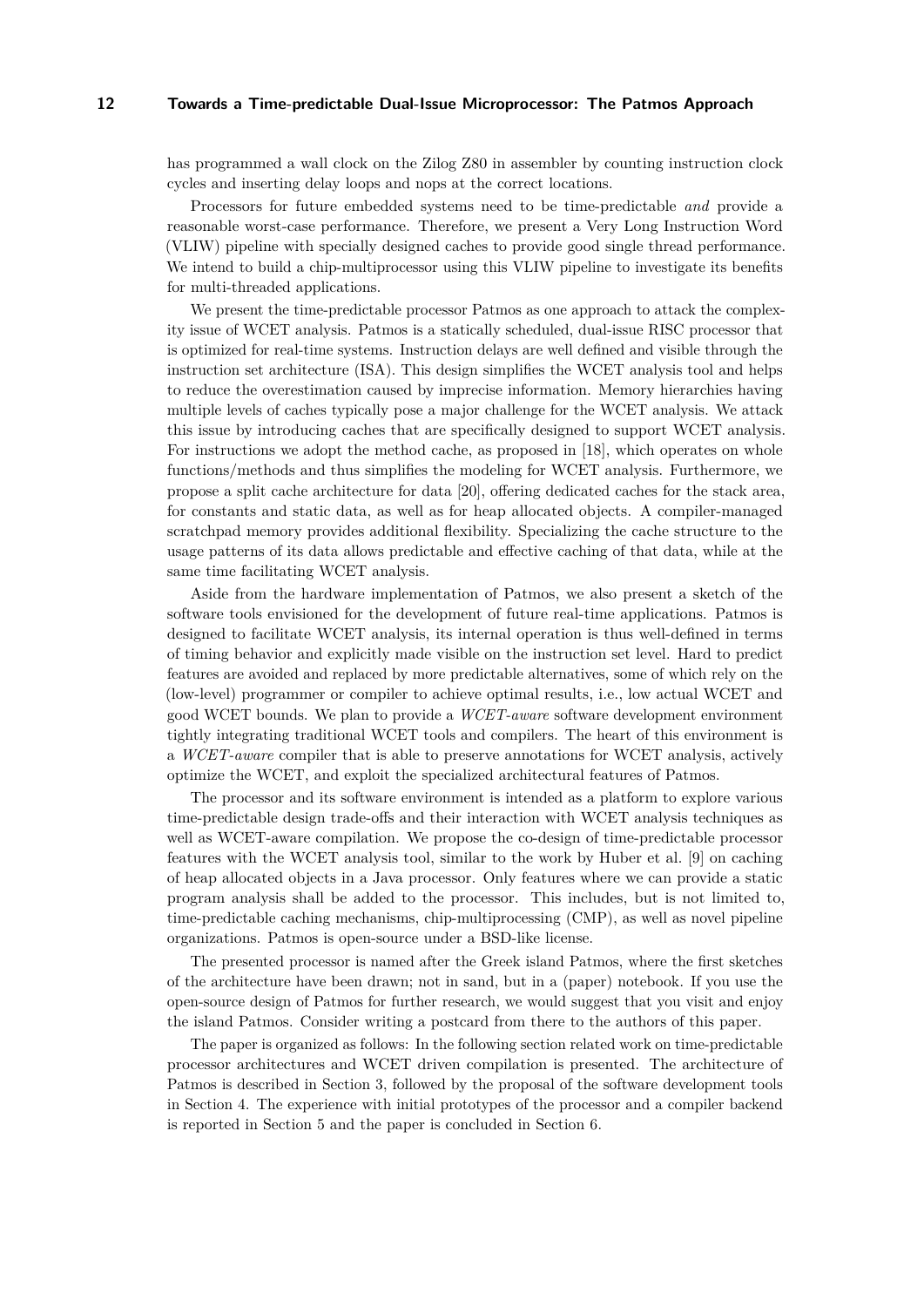#### **M. Schoeberl et al. 13**

## **2 Related Work**

Edwards and Lee argue: "It is time for a new era of processors whose temporal behavior is as easily controlled as their logical function" [\[3\]](#page-9-0). A first simulation of their PRET architecture is presented in [\[12\]](#page-9-2). PRET implements a RISC pipeline and performs chip-level multi-threading for six threads to eliminate data forwarding and branch prediction. Scratchpad memories are used instead of instruction and data caches. The shared main memory is accessed via a time-division multiple access (TDMA) scheme, called memory wheel. The ISA is extended with a *deadline* instruction that stalls the current thread until the deadline is reached. This instruction is used to perform time-based, instead of lock-based, synchronization for accesses to shared data. Furthermore, it has been suggested that the multi-threaded pipeline explores pipelined access to DRAM memories [\[2\]](#page-9-3). Each thread is assigned its own memory bank.

Thiele and Wilhelm argue that a new research discipline is needed for time-predictable embedded systems [\[23\]](#page-10-1). Berg et al. identify the following design principles for a time-predictable processor: "... recoverability from information loss in the analysis, minimal variation of the instruction timing, non-interference between processor components, deterministic processor behavior, and comprehensive documentation" [\[1\]](#page-9-4). The authors propose a processor architecture that meets these design principles. The processor is a classic five-stage RISC pipeline with minimal changes to the instruction set. Suggestions for future architectures of memory hierarchies are given in [\[26\]](#page-10-5).

Time-predictable architectural features have been explored in the context of the Java processor JOP [\[19\]](#page-10-6). The pipeline and the microcode, which implements the instruction set of the Java Virtual Machine, have been designed to avoid timing dependencies between bytecode instructions. JOP uses split load instructions to partially hide memory latencies. Caches are designed to be time-predictable and analyzable [\[18,](#page-10-3) [20,](#page-10-4) [22,](#page-10-7) [9\]](#page-9-1). With Patmos we will leverage on our experience with JOP and implement a similar, but more general, cache structure.

Heckmann et al. provide examples of problematic processor features in [\[8\]](#page-9-5). The most problematic features found are the replacement strategies for set-associative caches. In conclusion Heckmann et al. suggest the following restrictions for time-predictable processors: (1) separate data and instruction caches; (2) locally deterministic update strategies for caches; (3) static branch prediction; and (4) limited out-of-order execution. The authors argue for restriction of processor features. In contrast, we also provide additional features for a time-predictable processor.

Whitham argues that the execution time of a basic block has to be independent of the execution history [\[24\]](#page-10-8). To reduce the WCET, Whitham proposes to implement the time critical functions in microcode on a reconfigurable function unit (RFU). With several RFUs, it is possible to explicitly exploit instruction level parallelism (ILP) of the original RISC code – similar to a VLIW architecture.

Superscalar out-of-order processors can achieve higher performance than in-order designs, but are difficult to handle in WCET analysis. Whitham and Audsley present modifications to out-of-order processors to achieve time-predictable operation [\[25\]](#page-10-9). Virtual traces allow static WCET analysis, which is performed before execution. Those virtual traces are formed within the program and constrain the out-of order scheduler built into the CPU to execute deterministically.

An early proposal [\[17\]](#page-10-10) of a WCET-predictable super-scalar processor includes a mechanism to avoid long timing effects. The idea is to restrict the fetch stage to disallow instructions from two different basic blocks being fetched in the same cycle. For the detection of basic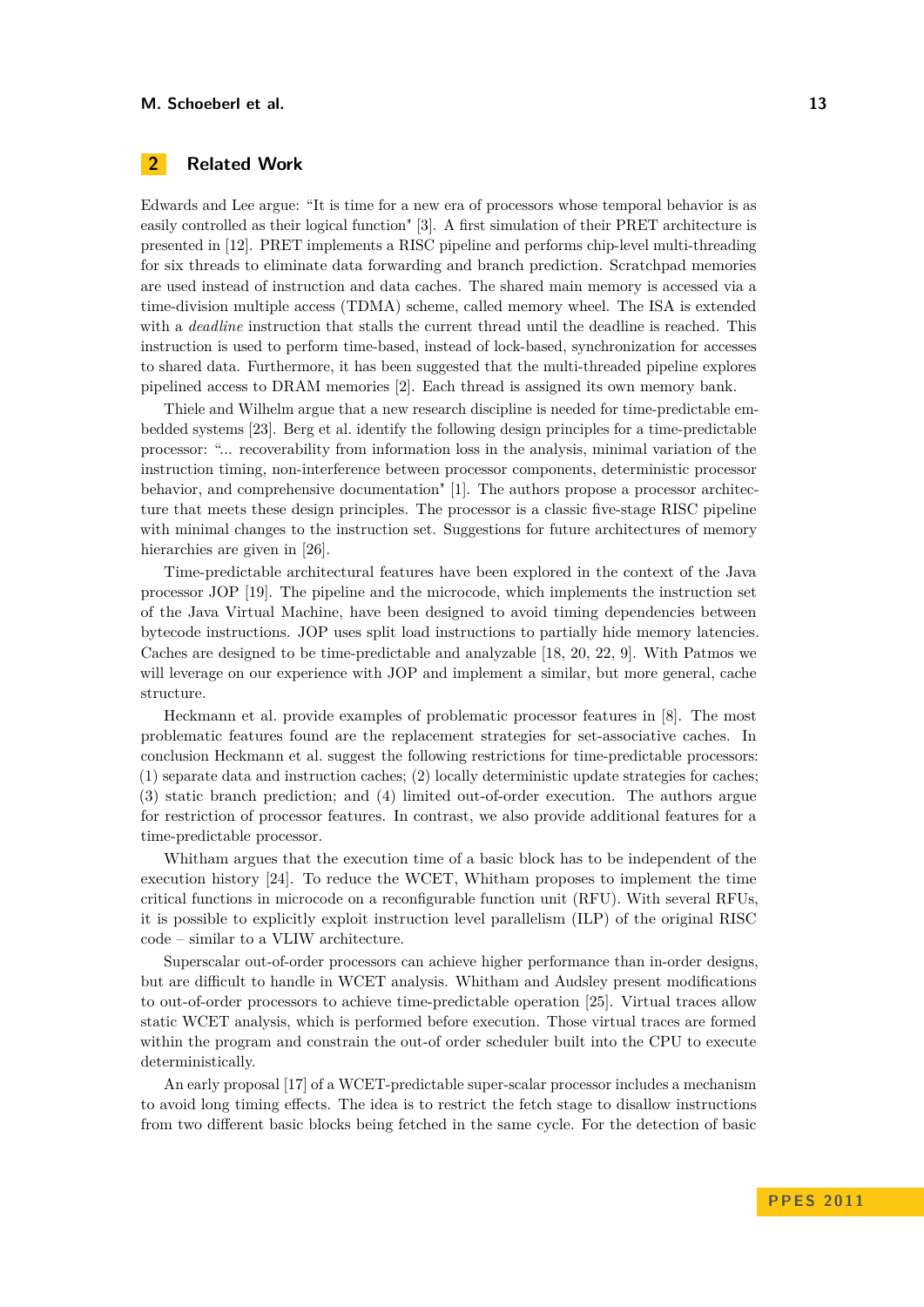blocks in the hardware, additional compiler inserted branches or special instructions are suggested.

Multi-Core Execution of Hard Real-Time Applications Supporting Analyzability (MER-ASA) is a European Union project that aims for multicore processor designs in hard real-time embedded systems. An in-order superscalar processor is adapted for chip multi-threading (CarCore) [\[14\]](#page-9-6). The resulting CarCore is a two-way, five-stage pipeline with separated address and data paths. This architecture allows issuing an address and an integer instruction within one cycle, even if they are data-dependent. CarCore supports a single hard real-time thread to be executed with several non-real-time threads running concurrently in the background.

In contrast to the PRET and CarCore designs we use a VLIW approach instead of chip-level multi-threading to utilize the hardware resources. To benefit from thread-level applications we will replicate the simple pipeline to build a CMP system. For time-predictable multi-threading almost all resources (e.g., thread local caches) need to be duplicated. Therefore, we believe that a CMP system is more efficient than chip multi-threading.

Compilers trying to take the WCET into account have been subject of intense research. A major challenge is to keep annotations, intended to aid the WCET analysis, up-to-date throughout the optimization and transformation phases of the compiler. So far, techniques are known to preserve annotations for a limited set of compiler optimizations [\[4,](#page-9-7) [10\]](#page-9-8) only. A more directe approach to WCET-aware optimization is offered by the WCC compiler of Falk et al. [\[13,](#page-9-9) [5,](#page-9-10) [6\]](#page-9-11). Here, optimizations are evaluated using a WCET analysis tool and only applied when shown to be beneficial. A similar approach is taken by Zhao et al. [\[27\]](#page-10-11), where a WCET-analysis tool provides information on the critical paths which are subsequently optimized. These efforts only represent a first step towards developing WCET-aware compilation techniques by discarding counter productive optimization results. A disciplined approach for the design of true WCET-aware optimizations is, however, not known and still considered an open problem.

## <span id="page-3-0"></span>**3 The Architecture of Patmos**

Patmos is a 32-bit, RISC-style microprocessor optimized for time-predictable execution of real-time applications. In order to provide high performance for single-threaded code, a two-way parallel VLIW architecture was choosen. For multi-threaded code we plan to build a chip-multiprocessor system with statically scheduled access to shared main memory [\[15\]](#page-9-12).

Patmos is a statically scheduled, dual-issue RISC microprocessor. The processor does not stall, except for explicit instructions that wait for data from the memory controller. All instruction delays are thus explicitly visible at the ISA-level, and the exposed delays from the pipeline need to be respected in order to guarantee correct and efficient code. Programming Patmos is consequently more demanding than for usual processors. However, knowing all delays and the conditions under which they occur simplifies the processor model required for WCET analysis and helps to improve accuracy.

The modeling of memory hierarchies with multiple levels of caches is critical for practical WCET analysis. Patmos simplifies this tasks by offering caches that are especially designed for WCET analysis. Accesses to different data areas are quite different with respect to WCET analysis. Static data, constants, and stack allocated data can easily be tracked by static program analysis. Heap allocated data on the other hand demands for different caching techniques to be analyzable [\[9\]](#page-9-1). Therefore, Patmos contains several data caches, one for each memory area. Furthermore, we will explore the benefits of compiler managed scratchpad memory.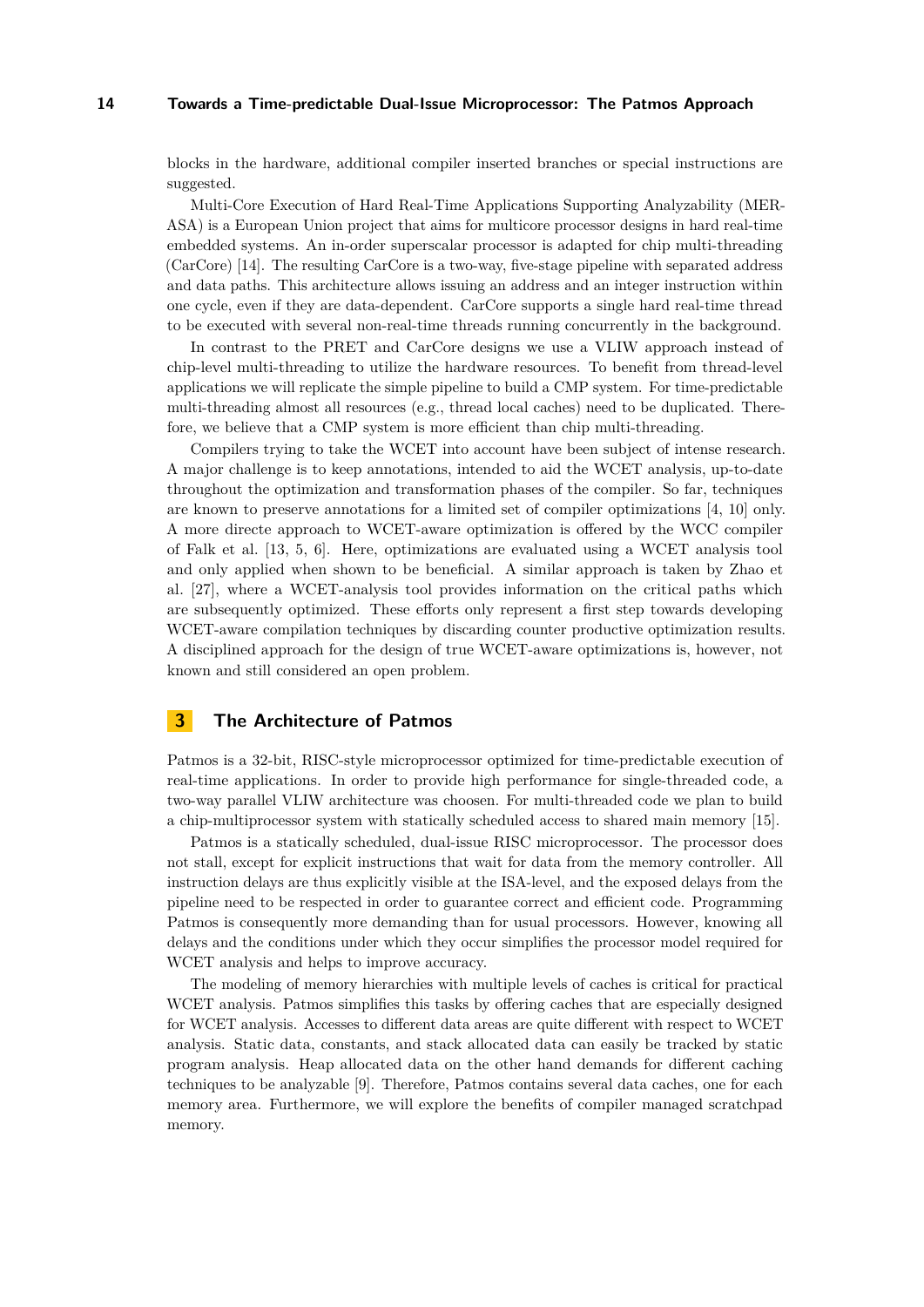The primary implementation technology is in a field-programmable gate array (FPGA). Therefore, the design is optimized within the technology constraints of an FPGA. Nevertheless, features such as preinitialized on-chip memories are avoided to keep the design implementable in ASIC technologies.

## **3.1 Instruction Set**

The instruction set of Patmos follows the conventions of usual RISC machines such as MIPS. All instructions are fully predicated and take at most three register operands. Except for branch and accesses to main memory using loads or stores, all instructions can be executed by both pipelines.

The first instruction of an instruction bundle contains the length of the bundle (32 or 64 bits). Register addresses are at fixed positions to allow reading the register file parallel to instruction decoding. The main pressure on the instruction coding comes from constant fields and branch offsets. Constants are supported in different ways. A few ALU instruction can be performed with a sign-extended 12-bit constant operand. Two instructions are available to load 16 bits into the lower (with sign extension) or upper half of a register. Furthermore, a 32-bit constant can be loaded into a register by using the second instruction slot for the constant. Branches (conditional and unconditional) are relative with a 22-bit offset. Function calls to a 32-bit address are supported by a register indirect branch and link instruction.

To reduce the number of conditional branches and to support the single-path programing paradigm [\[16\]](#page-10-12), Patmos supports fully predicated instructions. Predicates are set with compare instructions, which itself can be predicated. A complete set of compare instructions (two registers and register against 0) is supported. The optimum number of concurrently live predicates is still not settled, but will be at least 8.

Access to the different types of data areas are explicitly encoded with the load and store instructions. This feature helps the WCET analysis to distinguish between the different data caches. Furthermore, it can be detected earlier in the pipeline which cache will be accessed.

## **3.2 Pipeline**

The register file with 32 registers is shared between the two pipelines. Full forwarding between the two pipelines is supported. The basic features are similar to a standard RISC pipeline. The (on-chip) memory access and the register write back is merged into a single stage. The data cache is split into different cache areas. The distinction between the different caches is performed with typed load and store instructions.

Figure [1](#page-5-0) shows an overview of Patmos' pipeline. To simplify the diagram, forwarding and external memory access data paths are omitted and not all typed caches are shown. The method cache  $(M\$ ), the register file  $(RF)$ , the stack cache  $(S\$ ), the data cache  $(D\$ ), and the scratchpad memory (SP) are implemented in on-chip memories of an FPGA. All on-chip memories of Patmos use registered input ports. As the memory internal input registers can not be accessed, the program counter (PC) is duplicated with an explicit register. The instruction fetched from the method cache is stored in the instruction register (IR) and also used in the register file to fetch the register values during the decode stage.

For a dual-issue RISC, the RF needs four read ports and two write ports. Current FPGAs offer on-chip memories with one read and one write port. Additional read ports can be implemented by replicating the RF on several on-chip memories. However, to implement the dual write ports, the RF needs to be double clocked. To save resources, double clocking is also used for the read ports. The resulting RF needs *only* two block RAMs. As read during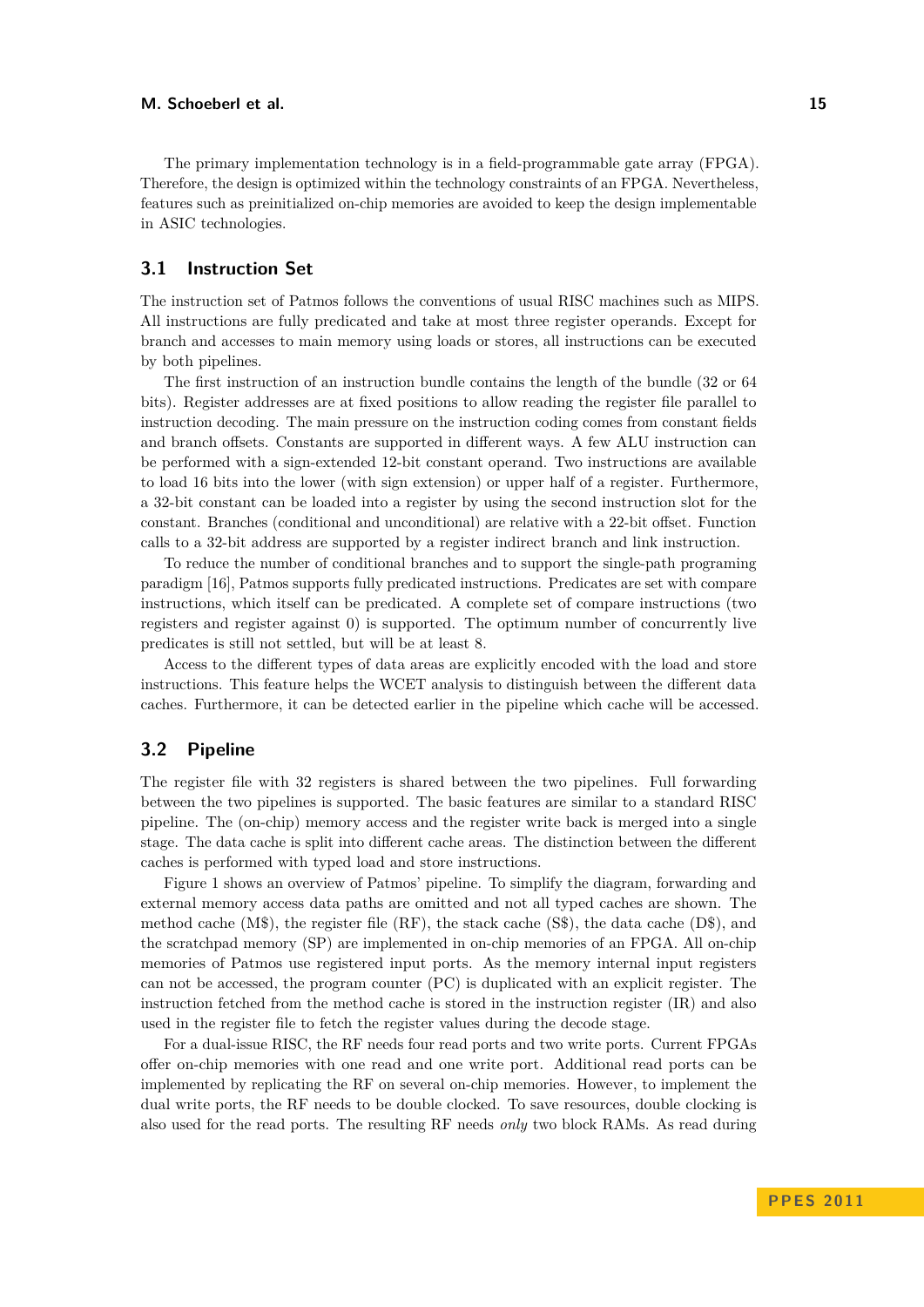<span id="page-5-0"></span>

**Figure 1** Pipeline of Patmos with fetch, decode, execute, and memory/write back stages.

write at the same address in the on-chip memories of current FPGAs either delivers the old value on the read or an undefined value the RF contains an internal forwarding path.

At the execution stage up to two operations are executed and the address for a memory access is calculated. Predicates are set on a compare instruction. The last stage writes back the results from the execution stage or loads data from one of the data cache areas.

The PC manipulation depends on three pipeline stages, as sketched with the dashed line in Figure [1.](#page-5-0) At the fetch stage the single bit that determines the instruction length is fed to the PC multiplexer. Unconditional branches are detected at the decode stage and the branch offset is fed to the multiplexer from IR. The predicate for a conditional branch is available as a result from the execution stage and the PC multiplexer also depends on the write back stage.

## **3.3 Memory and Caches**

Access to main memory is done via a split load, where one instruction starts the memory read and another instruction explicitly waits for the result. Although this increases the number of instructions to be executed, instruction scheduling can use the split accesses to hide memory access latencies deterministically. For instruction caching a method cache is used where full functions/methods are loaded at call or return [\[18\]](#page-10-3). This cache organization simplifies the pipeline and the WCET analysis as instruction cache misses can only happen at call or return instructions. For the data cache a split cache is used [\[20\]](#page-10-4). Data allocated on the stack is served by a direct mapped stack cache, heap allocated data in a highly associative data cache, and constants and static data in a set associative cache. Only the cache for heap allocated data and static data needs a cache coherence protocol for a CMP configuration of Patmos. Furthermore, a scratchpad memory can also be used to store frequently accessed data. To distinguish between the different caches, Patmos implements typed load and store instructions. The type information is assigned by the compiler (e.g., the compiler already organizes the stack allocated data). To simplify Figure [1,](#page-5-0) only the stack and data cache are shown as an example of the split cache.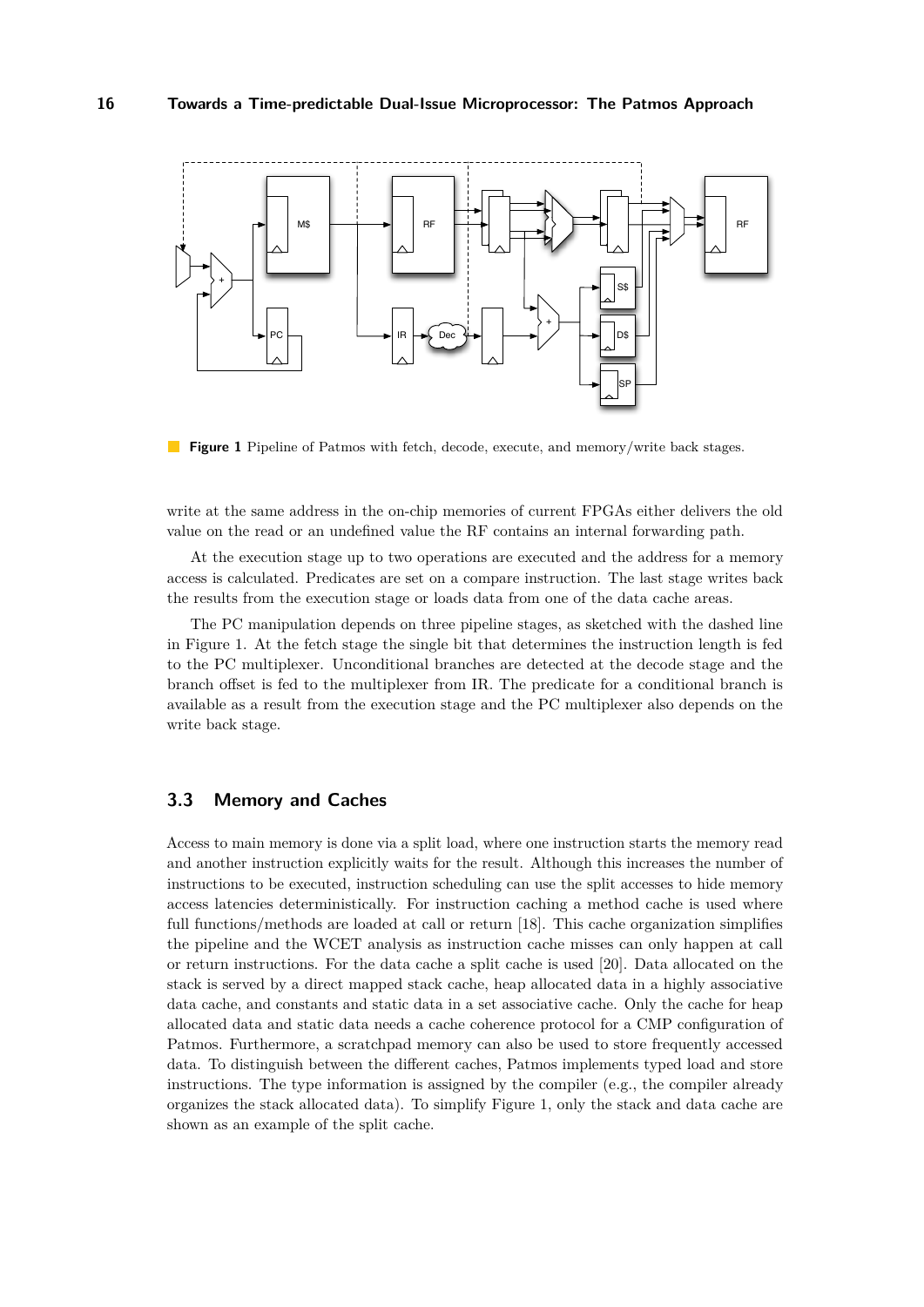## <span id="page-6-0"></span>**4 Software Development with Patmos**

The architecture design of Patmos adopts ideas from the RISC and VLIW design-philosophies. In particular, the idea that architecture design is *interdependent* on the software development environment. The first RISC machines made some architectural constraints visible on the instruction set level in order to push complexity from the hardware design to the software tools or programmer. The VLIW philosophy took this idea even further and assigned the compiler a central role in exploiting the available hardware resources in the best possible way [\[7\]](#page-9-13).

We make the case that this architecture philosophy is particularly suited to address the problems encountered in today's real-time system design. Time-predictable architectures following this approach, such as Patmos, not only unveil optimization potential to the compiler, but more importantly provide the opportunity for developing more accurate program analyses, e.g., in order to derive tighter bounds for the WCET. The compiler and the program analysis tools are thus first class citizens of the real-time system engineer's toolbox and need to be accounted for in the architecture design. As a side-effect the use of high-level programming languages is facilitated or even favored, since the necessary software tools are readily provided.

#### **4.1 WCET-aware Compilation**

The Patmos approach relies on a strong compiler in order to optimally exploit the available hardware resources. Traditionally, compilers seek to optimize the *average execution time* by focusing the effort on frequently executed *hot paths*. For other, rarely executed, code paths a performance degradation is usually acceptable. This view of a compiler and its optimizations is *not* valid in our context. But, what is the compiler supposed to optimize then? And how could such a compiler look like?

The WCET is an important metric in order to determine whether a real-time program can be scheduled and meets its deadlines. The actual WCET is in fact rarely known but instead approximated by a WCET bound, which is usually provided by a program analysis tool independent from the compiler. The WCET or its bound are suitable candidates as a primary optimization goal for our compiler. Their optimization, however, poses some difficult problems that need to be addressed in the future, opening up a new field for compiler researches and architecture designers.

Foremost, the compiler has to be aware of the WCET. We will consequently integration the WCET analysis tools tightly with the compiler. In practice, we expect synergetic effects from this integration, as both tools usually share a great deal of infrastructure. Most importantly, the WCET analysis is likely to profit from additional information that is available from the compiler throughout the translation process from a high-level input program to its machine form. The preservation of relevant information required by the WCET analysis, in particular annotations provided by the programmer, is a major challenge that has only been solved for selected code transformations [\[10\]](#page-9-8).

In addition, a new approach to compilation is needed that focuses on optimizing the *critical paths* of a program instead of its hot paths [\[6,](#page-9-11) [27\]](#page-10-11). However, the critical paths may change during the optimization process, either because the previous critical path has been sped-up or because the *optimization* adversely affected another path slowing it down. This gives rise to *phase-ordering* problems throughout the optimization process. The problem here is to decide which code regions are to be optimized and in which order. In addition, optimizations may adversely effect each other, such that the relative ordering of optimizations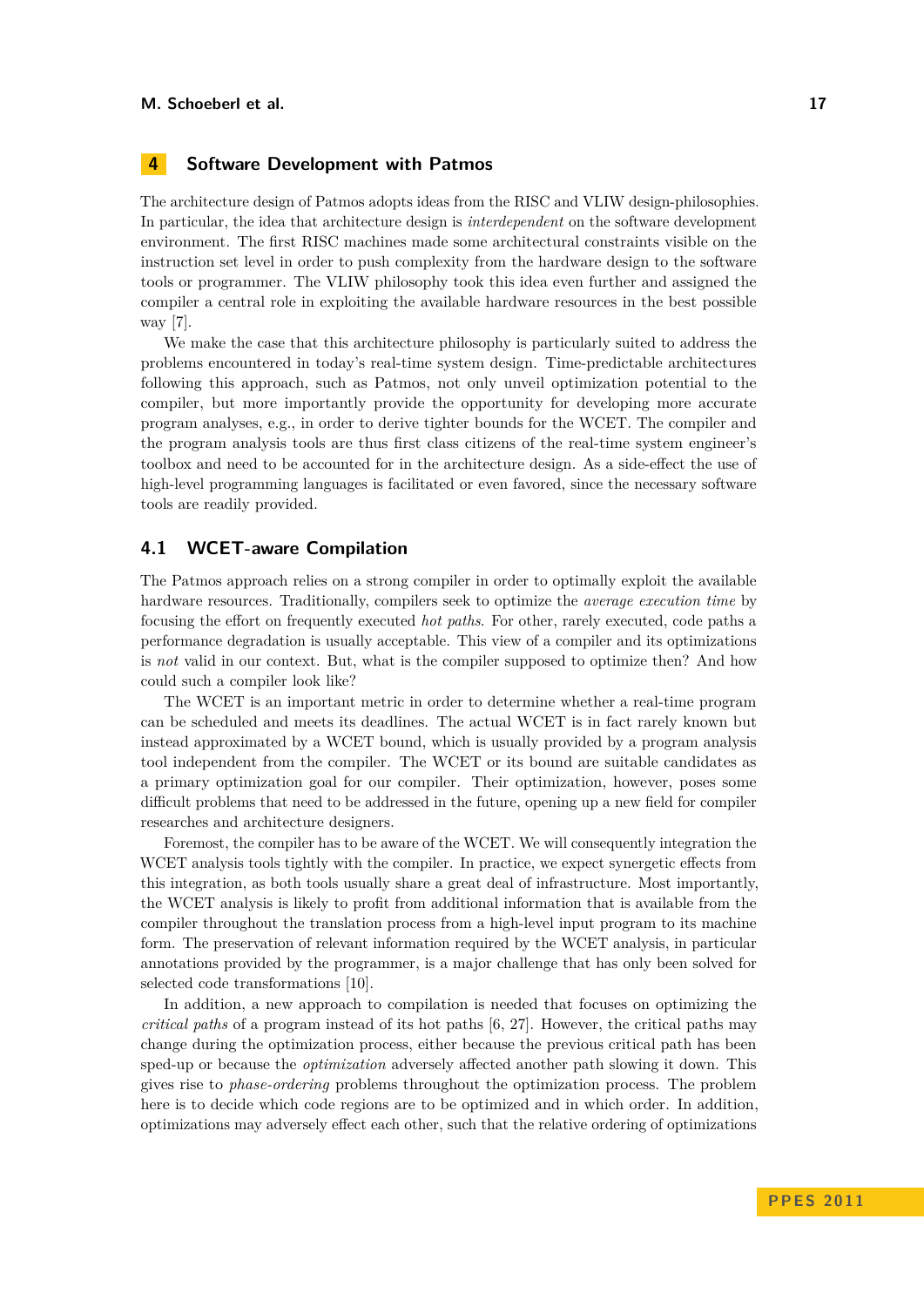needs to be accounted for in a WCET-aware compiler. Defining a sound optimization strategy for a WCET-aware compiler is still considered to be an open problem. A key insight is that a time-predictable architecture is mandatory for defining such an optimization strategy. It becomes otherwise impossible to asses the impact of a given transformation on the WCET, resulting in the application of undesirable *optimizations*, inefficient code, and consequently conservative WCET-bounds.

## **4.2 Exploiting Patmos' Features**

Some design decisions for Patmos are based on a pragmatic assumption that the engineer best knows the system under development. It is thus important to enable the programmer to fine tune the system. Care has been taken that those features are *accessible* from high-level programming languages. The typed memory loads and stores are a good example of such a feature, which allows the programmer to explicitly assign variables and data structures to specific storage elements. The typed memory operations are a natural match to named address spaces in Embedded C, an extension of the traditional C language. The computation of tight WCET bounds is simplified, since the target memory is apparent from the operation itself. The tedious tracking of possible pointer ranges is thus avoided.

The stack cache provides a time-predictable and analyzable way to reduce the penalty for accessing objects residing on the stack frame of the current function. For most functions it is trivial for the compiler to immediately exploit the stack cache. Special care has to be taken that function-local variables accessible through pointers are not placed in the cache, because the cache's memory is not accessible using regular memory operations. Those variables need to be kept in a *shadow stack* residing in general purpose memory. Note that other variables of the same function are nevertheless assigned to the stack cache.

Exploiting the method cache is more involved and requires a global analysis of the complete real-time program, including all external modules and libraries linked to it. Using a regular call graph we can determine function calls potentially leading to conflicts in the cache and adopt the placement of the involved functions accordingly. Similar techniques have successfully been applied in the context of scratchpad memories and overlay memories [\[5\]](#page-9-10). The design of Patmos' method cache, however, combines the predictability of a static code layout in a scratchpad memory with the flexibility of a cache.

The predicated instructions supported by Patmos allow the elimination of branches. This idea was first applied for wide-issue VLIW machines in order to keep the parallel execution units busy and avoid the expensive branch penalty. The single-path programing paradigm [\[16\]](#page-10-12) adopts the very same idea to compute tighter WCET bounds. While it is true that for a given single-path program the WCET bound is generally closer to the actual WCET, the absolute WCET and its computable bound is *not* guaranteed to be better than for regular programs. The problem arises from the blind elimination of branches independent from their relevance to the final WCET. We thus propose WCET-aware if-conversion and global scheduling in order to eliminate branches and exploit the parallel execution units of Patmos to actively reduce the absolute WCET.

## <span id="page-7-0"></span>**5 Evaluation**

To evaluate Patmos we are working in parallel on the following pieces: a SystemC simulation model, a VHDL-based FPGA implementation, a port of the GNU Binutils and the LLVM compiler [\[11\]](#page-9-14).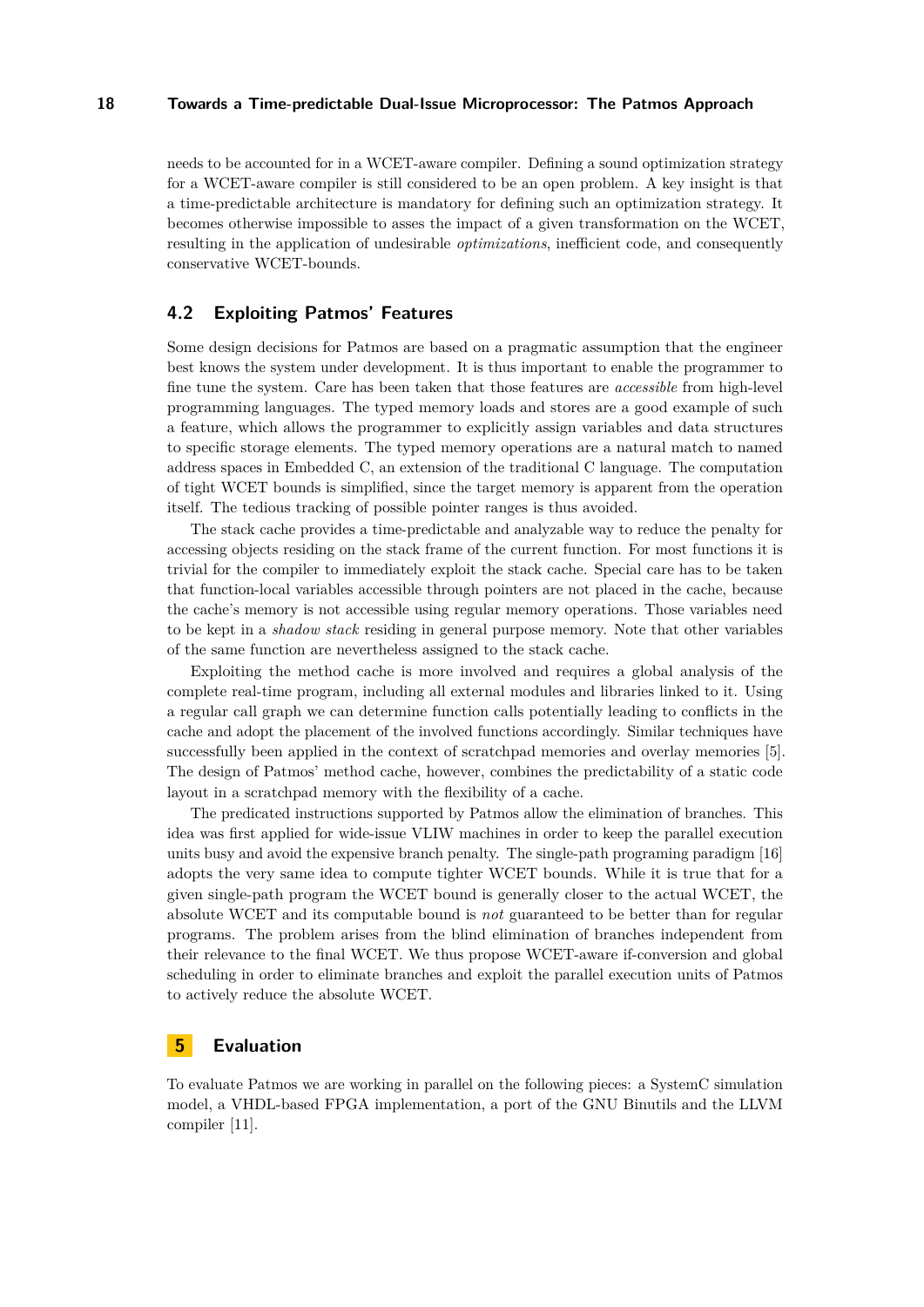#### **M. Schoeberl et al. 19**

A VHDL hardware prototype was implemented to get an idea on the speed of the system and to evaluate the feasibility of a time division multiplexed register file. For that reason two parallel RISC pipelines, with common instruction fetch stage and shared register file and data cache were implemented. The single pipelines are based on a load/store architecture that uses write back.

Modern FPGAs contain extensive memory resources in terms of block RAMs. Those SRAM-blocks can often be clocked with frequencies higher than 500 MHz. The register file in a VLIW architecture requires a multi-port RAM that provides simultaneous access to four read and two write ports. Previous soft core implementations have shown that the resulting system clock frequency is far below the clocking capabilities of block RAMs. For that reason it seems natural to access memory time division multiplexed. This allows making use of the fast clocking capabilities of the block RAMs and is less hardware resource demanding than a classical multi-port memory implementation.

On the downside, using multiple clocks in a pipeline implies timing problems that might require a slowdown of the system clock frequency. Simulation on the hardware model showed that the performance of the system greatly depends on the quality of the clocks. When the two clocks were derived from an accurate PLL unit, a maximum pipeline clock frequency of more than 200 MHz on a Xilinx Virtex 5 (speed grade 2) can be reached. The ALU unit remained the critical path.

It can be concluded that the use of double-clocked block RAM for the register file in VLIW architectures is an appropriate solution to exploit the available resources of modern FPGAs. The promising results motivate to pursue the chosen track and to implement the remaining functionality of the Patmos soft core.

As compiler we adapted LLVM [\[11\]](#page-9-14) to support the instruction set of Patmos. For most parts of the compiler backend, the proposed architecture can be treated as plain RISC architecture. Due to the open-source nature of LLVM, it is possible to reuse code from existing backends with similar characteristics. A first rough port for Patmos has been implemented within a few days, by picking appropriate code from the other backends. A feature that differs from other instruction sets is the splitting of memory accesses. However, LLVM provides means to customize the instruction selection in the backend appropriately, without changing the core code.

Where a VLIW *does* differ significantly from a RISC architecture is instruction scheduling. Two instructions can be scheduled per cycle, and appropriate markers to separate instruction bundles have to be inserted. Due to the simplicity of the proposed architecture, we believe that one of the existing instruction schedulers in LLVM can be reused for our architecture with modest customization.

## <span id="page-8-0"></span>**6 Conclusion**

In this paper we presented the time-predictable processor Patmos. We believe that future embedded real-time systems need processors designed to minimize the WCET and implement architectural features that are WCET analyzable. To provide good single thread performance Patmos implements a statically scheduled, dual-issue pipeline. With a first prototype we have evaluated the feasibility to implement a dual-issue processor in an FPGA without hurting the maximum clock frequency. Patmos will serve as platform for future research on co-development of time-predictable architecture features and their WCET analysis.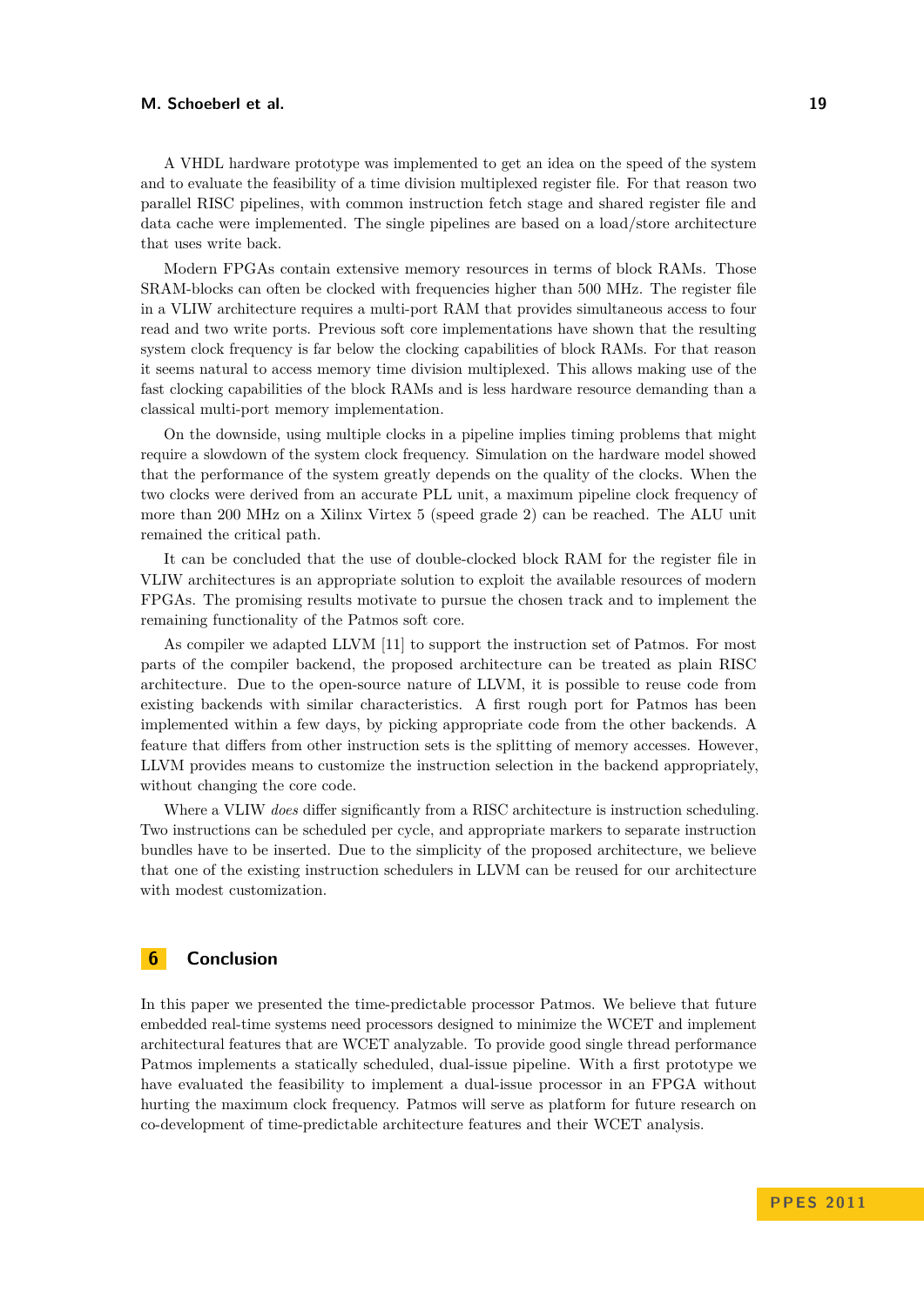#### **References**

- <span id="page-9-4"></span>**1** Christoph Berg, Jakob Engblom, and Reinhard Wilhelm. Requirements for and design of a processor with predictable timing. In Lothar Thiele and Reinhard Wilhelm, editors, *Perspectives Workshop: Design of Systems with Predictable Behaviour*, number 03471 in Dagstuhl Seminar Proceedings, Dagstuhl, Germany, 2004. Internationales Begegnungs- und Forschungszentrum für Informatik (IBFI), Schloss Dagstuhl, Germany.
- <span id="page-9-3"></span>**2** Stephen A. Edwards, Sungjun Kim, Edward A. Lee, Isaac Liu, Hiren D. Patel, and Martin Schoeberl. A disruptive computer design idea: Architectures with repeatable timing. In *Proceedings of IEEE International Conference on Computer Design (ICCD 2009)*, Lake Tahoe, CA, October 2009. IEEE.
- <span id="page-9-0"></span>**3** Stephen A. Edwards and Edward A. Lee. The case for the precision timed (PRET) machine. In *DAC '07: Proceedings of the 44th annual conference on Design automation*, pages 264– 265, New York, NY, USA, 2007. ACM.
- <span id="page-9-7"></span>**4** Jakob Engblom. Worst-case execution time analysis for optimized code. In *In Proceedings of the 10th Euromicro Workshop on Real-Time Systems*, pages 146–153, 1997.
- <span id="page-9-10"></span>**5** Heiko Falk and Jan C. Kleinsorge. Optimal static WCET-aware scratchpad allocation of program code. In *DAC '09: Proceedings of the Conference on Design Automation*, pages 732–737, 2009.
- <span id="page-9-11"></span>**6** Heiko Falk and Paul Lokuciejewski. A compiler framework for the reduction of worst-case execution times. *Real-Time Systems*, pages 1–50, 2010.
- <span id="page-9-13"></span>**7** Joseph A. Fisher, Paolo Faraboschi, and Young Cliff. *Embedded Computing: A VLIW Approach to Architecture, Compilers and Tools*. Morgan Kaufmann (Elsevier), 2005.
- <span id="page-9-5"></span>**8** Reinhold Heckmann, Marc Langenbach, Stephan Thesing, and Reinhard Wilhelm. The influence of processor architecture on the design and results of WCET tools. *Proceedings of the IEEE*, 91(7):1038–1054, Jul. 2003.
- <span id="page-9-1"></span>**9** Benedikt Huber, Wolfgang Puffitsch, and Martin Schoeberl. WCET driven design space exploration of an object caches. In *Proceedings of the 8th International Workshop on Java Technologies for Real-time and Embedded Systems (JTRES 2010)*, pages 26–35, New York, NY, USA, 2010. ACM.
- <span id="page-9-8"></span>**10** Raimund Kirner, Peter Puschner, and Adrian Prantl. Transforming flow information during code optimization for timing analysis. *Real-Time Systems*, 45(1–2):72–105, June 2010.
- <span id="page-9-14"></span>**11** Chris Lattner and Vikram S. Adve. LLVM: A compilation framework for lifelong program analysis & transformation. In *International Symposium on Code Generation and Optimization (CGO'04)*, pages 75–88. IEEE Computer Society, 2004.
- <span id="page-9-2"></span>**12** Ben Lickly, Isaac Liu, Sungjun Kim, Hiren D. Patel, Stephen A. Edwards, and Edward A. Lee. Predictable programming on a precision timed architecture. In Erik R. Altman, editor, *Proceedings of the International Conference on Compilers, Architecture, and Synthesis for Embedded Systems (CASES 2008)*, pages 137–146, Atlanta, GA, USA, October 2008. ACM.
- <span id="page-9-9"></span>**13** Paul Lokuciejewski, Heiko Falk, and Peter Marwedel. WCET-driven cache-based procedure positioning optimizations. In *The 20th Euromicro Conference on Real-Time Systems (ECRTS 2008)*, pages 321–330. IEEE Computer Society, 2008.
- <span id="page-9-6"></span>**14** Jörg Mische, Irakli Guliashvili, Sascha Uhrig, and Theo Ungerer. How to enhance a superscalar processor to provide hard real-time capable in-order smt. In *23rd International Conference on Architecture of Computing Systems (ARCS 2010)*, pages 2–14, University of Augsburg, Germany, February 2010. Springer.
- <span id="page-9-12"></span>**15** Christof Pitter. Time-predictable memory arbitration for a Java chip-multiprocessor. In *Proceedings of the 6th International Workshop on Java Technologies for Real-time and Embedded Systems (JTRES 2008)*, 2008.